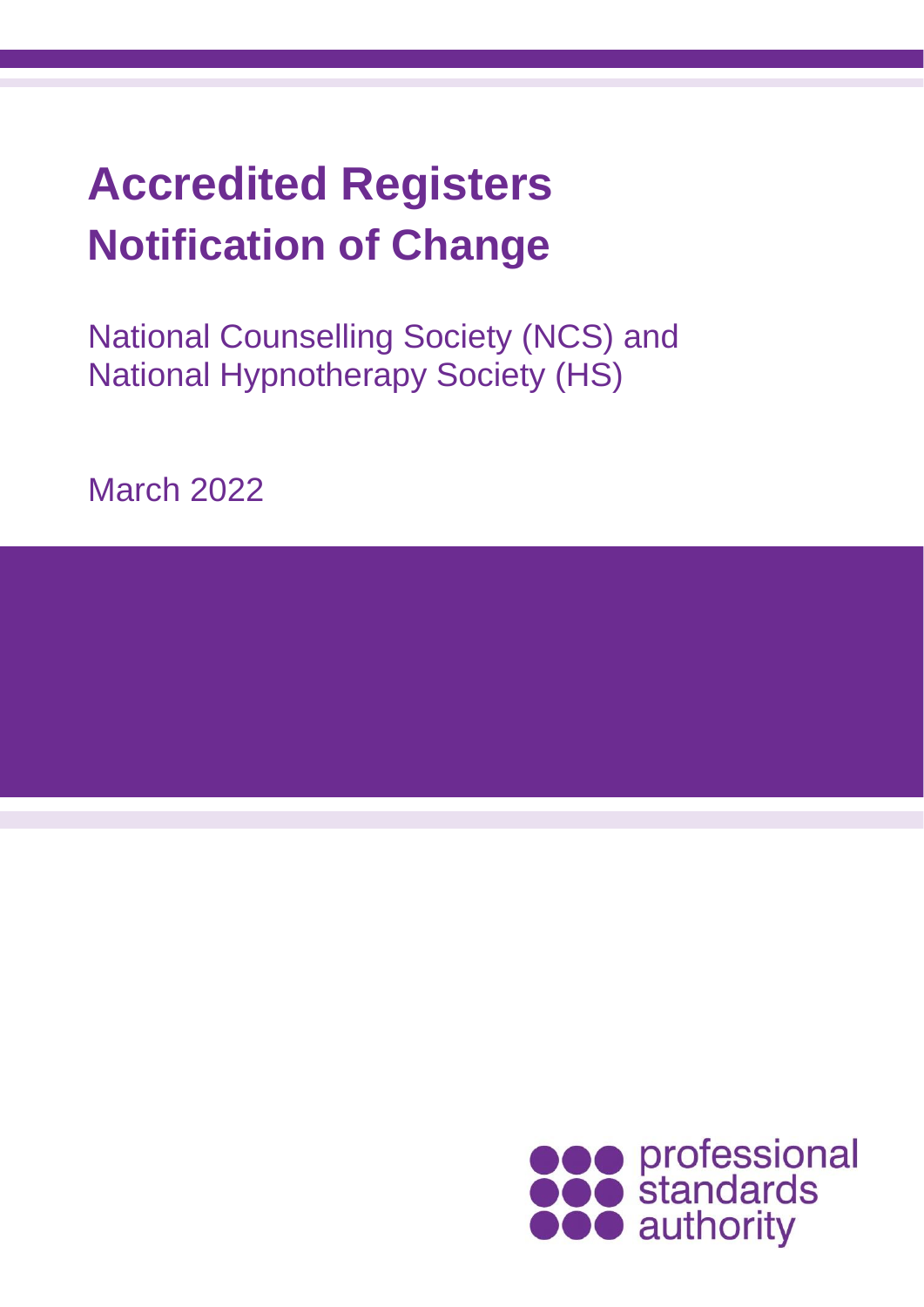# **Contents**

### **About the National Counselling Society (NCS) and**

**National Hypnotherapy Society (HS)**

The National Counselling Society and the National Hypnotherapy Society (the NCS and HS**)** hold two separate registers under a common governance system. They register:

- Counsellors
- Psychotherapists
- Hypnotherapists.

Its work includes:

- Setting and maintaining standards of practice and conduct
- Maintaining a register of qualified professionals
- Assuring the quality of education and training
- Requiring registrants to keep their skills up to date through continuing professional development
- Handling complaints and concerns raised against registrants and issuing sanctions where appropriate.

The NCS and HS were first accredited on 21 May 2013. As of January 2022, there were 7582 registrants on the NCS and HS registers.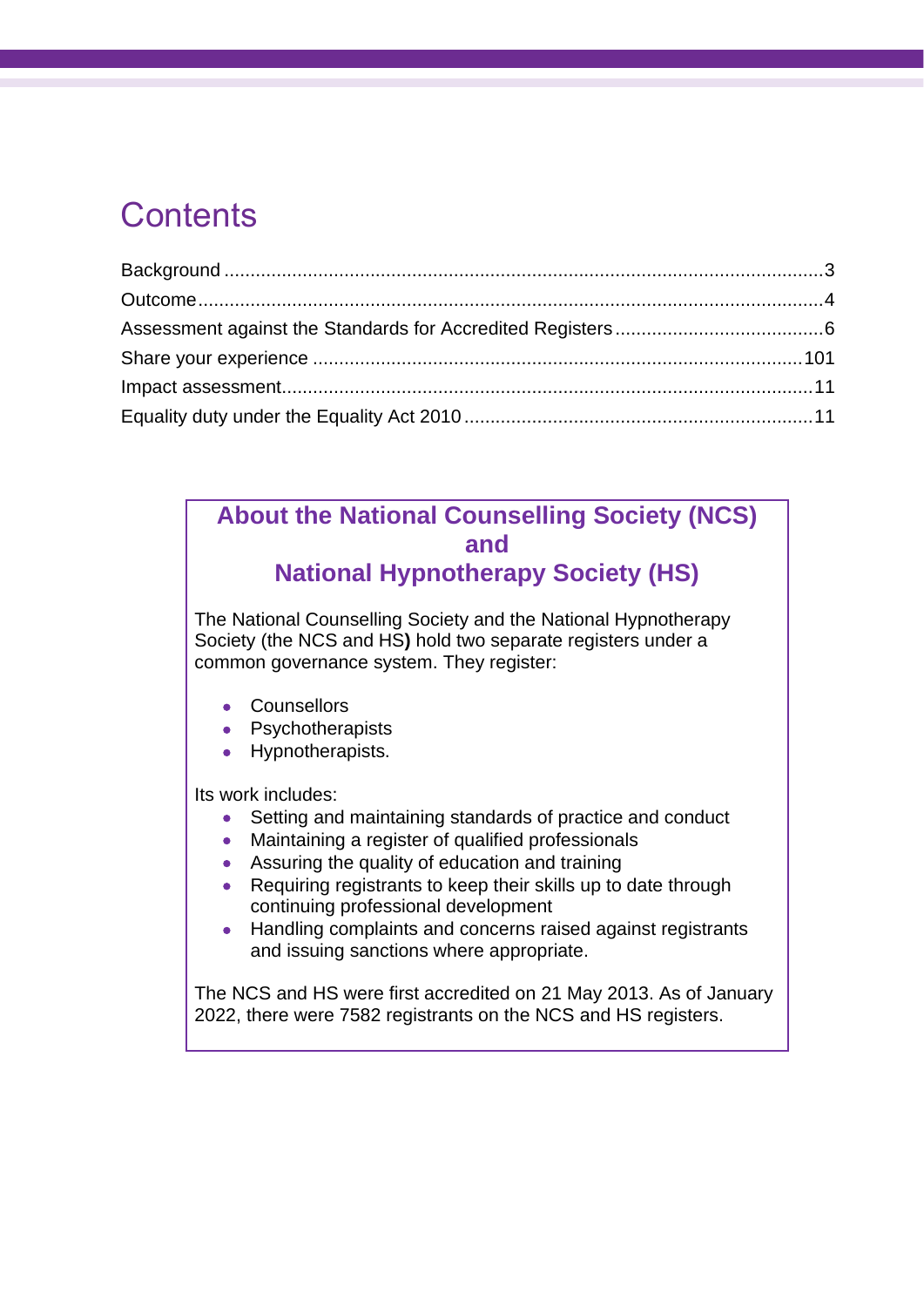# <span id="page-2-0"></span>**Background**

The Professional Standards Authority accredits registers of people working in a variety of health and social care occupations not regulated by law. To be accredited, organisations holding such registers must prove that they meet our demanding [Standards for Accredited Registers](https://www.professionalstandards.org.uk/accredited-registers/about-accredited-registers/our-standards) (the Standards).

Once accreditation has been granted, a register must tell us of any significant changes it has made or plans to make that may affect whether it meets our Standards. We consider these changes through our [Notification of Change](https://www.professionalstandards.org.uk/docs/default-source/accredited-registers/guidance-documents/notification-of-change-process-guide.pdf?sfvrsn=33d37520_8) process.

Not all changes will require a notification of change and in some cases, it will be sufficient to tell us about them at either at their annual check, or full renewal assessment.

Changes requiring a notification of change application are considered by an Accreditation Panel. The panel will decide whether to accept the change or not. The options available to the Panel are:

- **•** Accept the change
- **•** Accept the change, with Conditions and/or Recommendations
- Not accept the change at this time, with reasons specified
- **•** Adjourn to request further information from the Register.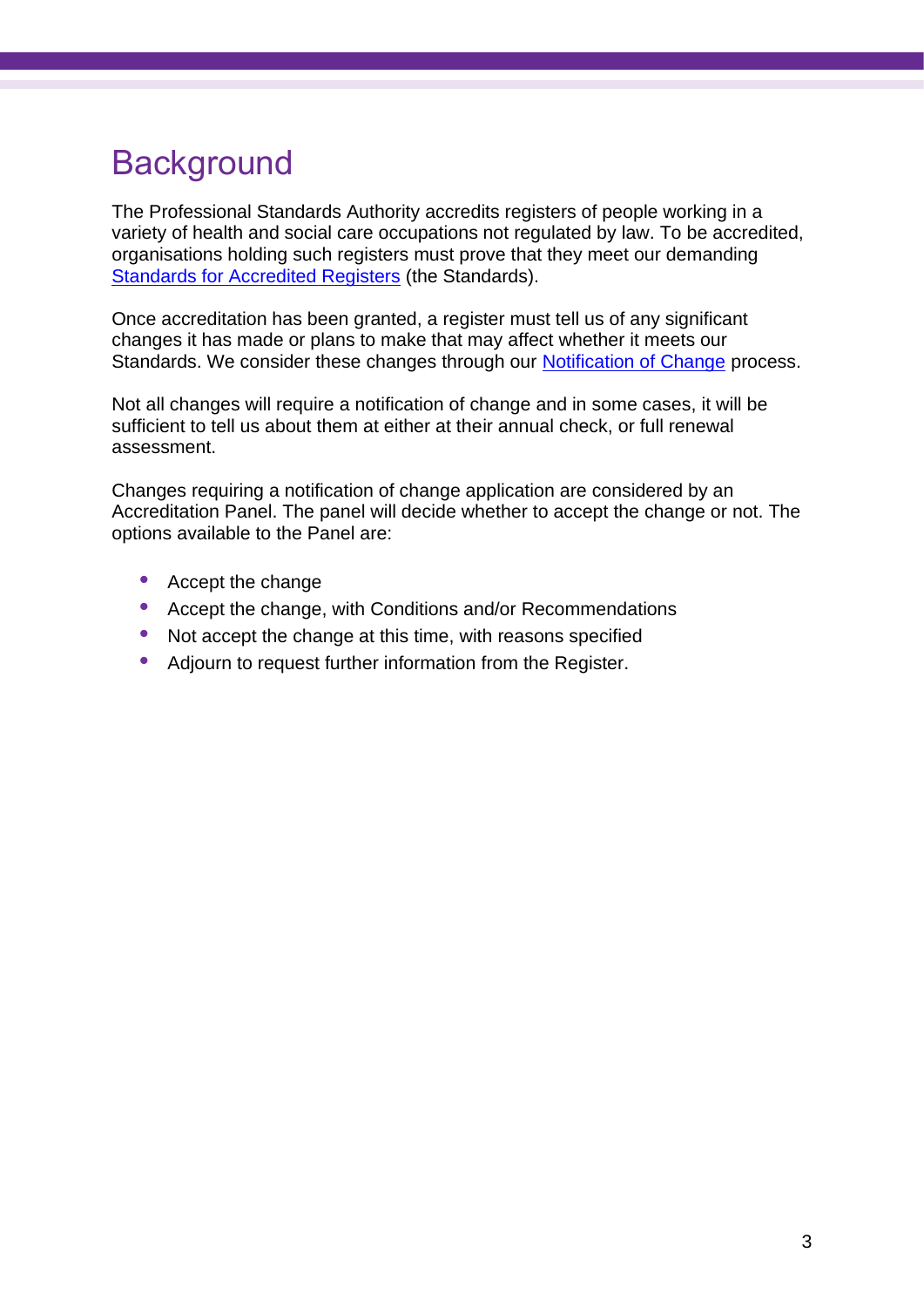# <span id="page-3-0"></span>Notification of Change

The [National Counselling Society \(NCS\)](https://nationalcounsellingsociety.org/) operates an Accredited Register for counsellors and psychotherapists. The National Hypnotherapy Society operates an Accredited Register for hypnotherapists. They share a common governance system. This report refers to the NCS' register only.

Registrants must hold a qualification in counselling or psychotherapy practice at Regulated Qualification Framework (RQF) Level 4 or equivalent. Registrants with advanced qualifications and experience may hold higher grades of registration.

The NCS applied to extend its accreditation to two new register titles:

### **1. Children and Young People Therapists (CYPTs)**

CYPTs work with children (4-10 years) and young people (11-18 years) using verbal counselling skills and other techniques, such as play therapy.

NCS registrants of any grade may already work with children and young people, according to its standards. The NCS intends the CYPT title provide further assurance that therapists are competent to work safely with these age groups.

### **2. Person-Centred Experiential Therapists (PCETs)**

Person-Centred Experiential Therapy is based on humanistic-existential psychology. Therapists work with clients to help address a wide range of issues, helping them to find more satisfying and fulfilling ways of living.

While existing NCS counsellors may practice PCET-based counselling, the NCS aimed to create a separate PCET title. The NCS felt this would better reflect registrants' humanistic counselling practice.

CYPT and PCET registrants would be subject to the NCS' Code of Ethical Practice and existing requirements for supervision, CPD and insurance. They would also be subject to the NCS' complaints procedures.

We considered the NCS' Notification of Change applications under the previous [Standards for Accredited Registers -](https://www.professionalstandards.org.uk/docs/default-source/accredited-registers/standards-for-accredited-registers/standards-for-accredited-registers-2016.pdf?sfvrsn=cfae4820_4) (April 2016) which was in place when the applications were made.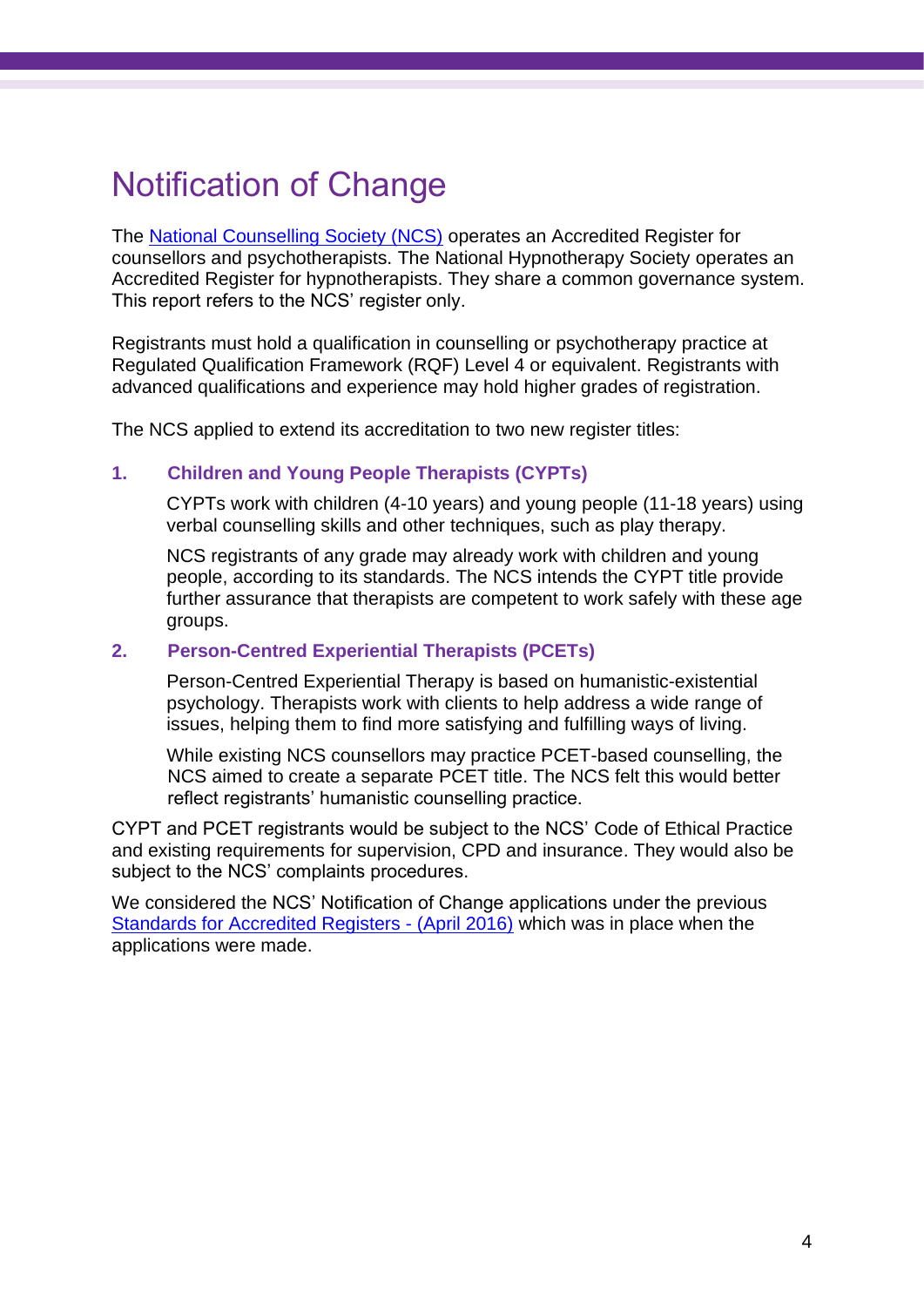# **Outcome**

We decided that the changes would not affect the NCS' compliance with the Standards for Accredited Registers. Our Accreditation Panel approved the change following a review of evidence supplied by the NCS and gathered by the Accreditation team.

We issued no Conditions of Accreditation.

We issued the NCS the following Recommendations:

- **1.** The NCS should review its guidance and communications to ensure that they assist the public and service users to easily search for individual practitioners and make informed decisions about its multiple registrant titles on its websites. (Paragraph 7.4)
- **2.** The NCS should identify groups having a clear interest in its policies and processes. It should ensure there are mechanisms to consult with and take account of feedback. (Paragraph 7.7)
- **3.** The NCS should develop objective criteria and processes for assessment of previously unseen qualifications, portfolios or other subjective evidence, presented for admission to the register, to assure its assessments are fair, consistent and effective. (Paragraph 9.5)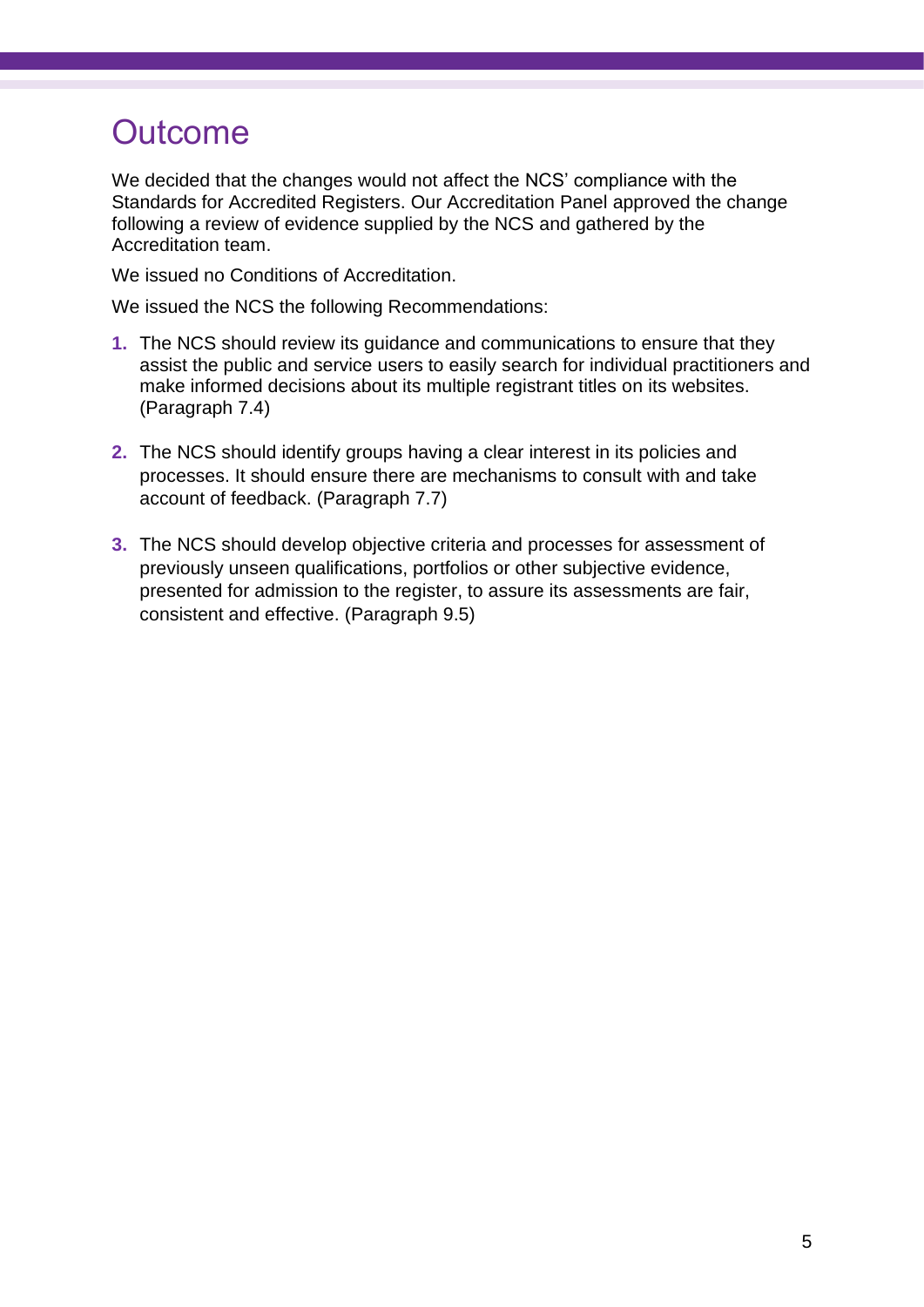## <span id="page-5-0"></span>Assessment against the Standards for Accredited Registers

**Standard 1: the organisation holds a voluntary register of people in health and/or social care occupations**

- 1.1 NCS registrants use different approaches, as set out on their What are the [different types of therapy?](https://nationalcounsellingsociety.org/counselling-directory/types-of-therapy) webpage. Registrants may use unregulated occupational titles including 'counsellor' and 'psychotherapist'.
- 1.2 The NCS created a new title for therapists working with children and young people (CYPTs), reflecting the further skills and knowledge required by practitioners who work with these groups. The NCS' [Competency Framework](http://cm.nationalcounsellingsociety.org/books/wsie/#p=1)  [for Working with Children and Young People](http://cm.nationalcounsellingsociety.org/books/wsie/#p=1) (the Competency Framework) sets out the knowledge and abilities required by CYPTs.
- 1.3 The NCS also created a new title for Person-Centred Experiential Therapists (PCETs). The NCS felt this would better reflect registrants' humanistic counselling practice. The NCS has developed specific competencies for registrants seeking to use the PCET title.
- 1.4 The NCS will display the CYPT and PCET titles on the NCS Counsellor Directory (the NCS' published register) with unique logos for ease of identification. The NCS may develop separate registers for each title in future.
- 1.5 Qualified CYPTs and PCETs would be eligible to join the existing NCS register. Current NCS registrants would need to demonstrate the specific CYPT or PCET competencies set by the NCS to use the new titles.
- 1.6 After two years, NCS registrants that do not have CYPT competencies will no longer be entitled to advertise related work as part of their NCS registration.
- 1.7 We noted that we had previously approved new titles for Accredited Registers that demonstrated specialist training and that allowed registrants to work exclusively with client groups such as children and young people.
- 1.8 We considered that the work of CYPTs and PCETs met the definition for working in a health care occupation set out in the National Health Service Reform and Health Care Professions Act 2002, section 25E (8) - 'Health care' includes: all forms of health care for individuals, whether relating to physical or mental health; and procedures that are similar to forms of medical or surgical care but are not provided in connection with a medical condition.'
- 1.9 We found that compliance with this Standard was not affected by the change.

**Standard 2: the organisation demonstrates that it is committed to protecting the public and promoting public confidence in the occupation it registers**

2.1 We noted that the NCS demonstrated its commitment to protecting the public through its standards, its requirements for its registrants to undertake CPD, to have appropriate indemnity cover, to make relevant declarations of good character and good health, and also through its complaints procedure. These requirements would apply to CYPTs and PCETs.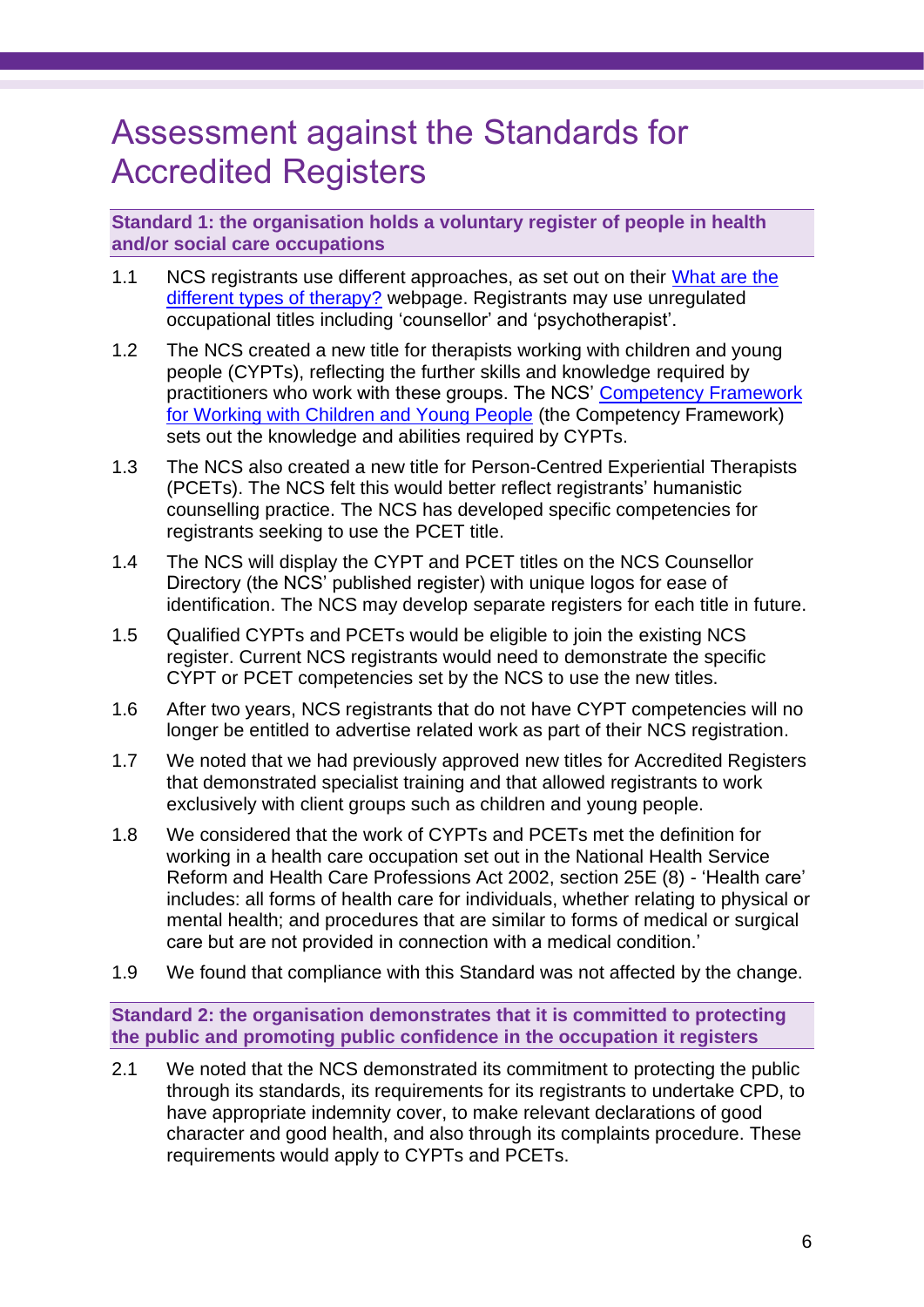- 2.2 The NCS had published its Competency Framework for CYPTs, setting out the 'additional competencies that a counsellor needs to work with children and young people … underpinned by the fundamental principles of the NCS.'
- 2.3 We noted that the NCS had considered other standards relevant to the treatment of children and young people including risks of boundary violations and risks related to the environments where treatment takes place.
- 2.4 We noted that the NHS offers a form of Person-Centred Experiential Therapy as 'Counselling for depression (CfD)' within the Adult Improving Access to Psychological Therapies programme (IAPT) programme. We asked the NCS if it mapped PCET competencies to levels accepted by the IAPT. The NCS advised they were not, and that it would make this distinction clear in its communications. We will check this within our assessments of the NCS.
- 2.5 We found that compliance with this Standard was not affected by the change.

### **Standard 3: risk management**

- 3.1 The NCS set out its understanding of risks presented when working with children and young people, including potential for exploitation or abuse of clients, inappropriate encounters with family members or other close contacts, and breaches of confidentiality.
- 3.2 The NCS set specific competencies to address such risks, requiring appropriate knowledge of safeguarding, child protection, working with adopted children and with looked-after children. The NCS also amended its Code of Ethics with standards for CYPTs.
- 3.3 We previously noted that 'child psychotherapist' was a title used by practitioners working within NHS Child and Adolescent Mental Health Services (CAMHS) who may belong to other registers. A perceived risk was identified that CAMHS services may not recognise potential differences in the levels of training and competence held between practitioners belonging to Accredited Registers. We had noted that it is for employers and commissioners of services to determine the level of assurance required for a role.
- 3.4 CYPT standards of proficiency will be published on the NCS website. The NCS told us that practitioners would need to demonstrate specific training to become a child mental health professional recognised by the NHS. They considered is unlikely that CYPTs would describe themselves as child psychotherapists. We will monitor registrants' advertising as part of our standard assessments.
- 3.5 The NCS confirmed that risks and mitigating actions for PCETs are covered by its existing risk management practices.
- 3.6 The NCS highlighted that the use of therapy-specific titles could help inform clients of the therapeutic approach used. We were concerned however that the introduction of new titles could confuse the public, so issued a Recommendation to address this within Standard 7.
- 3.7 We found that compliance with this Standard was not affected by the change.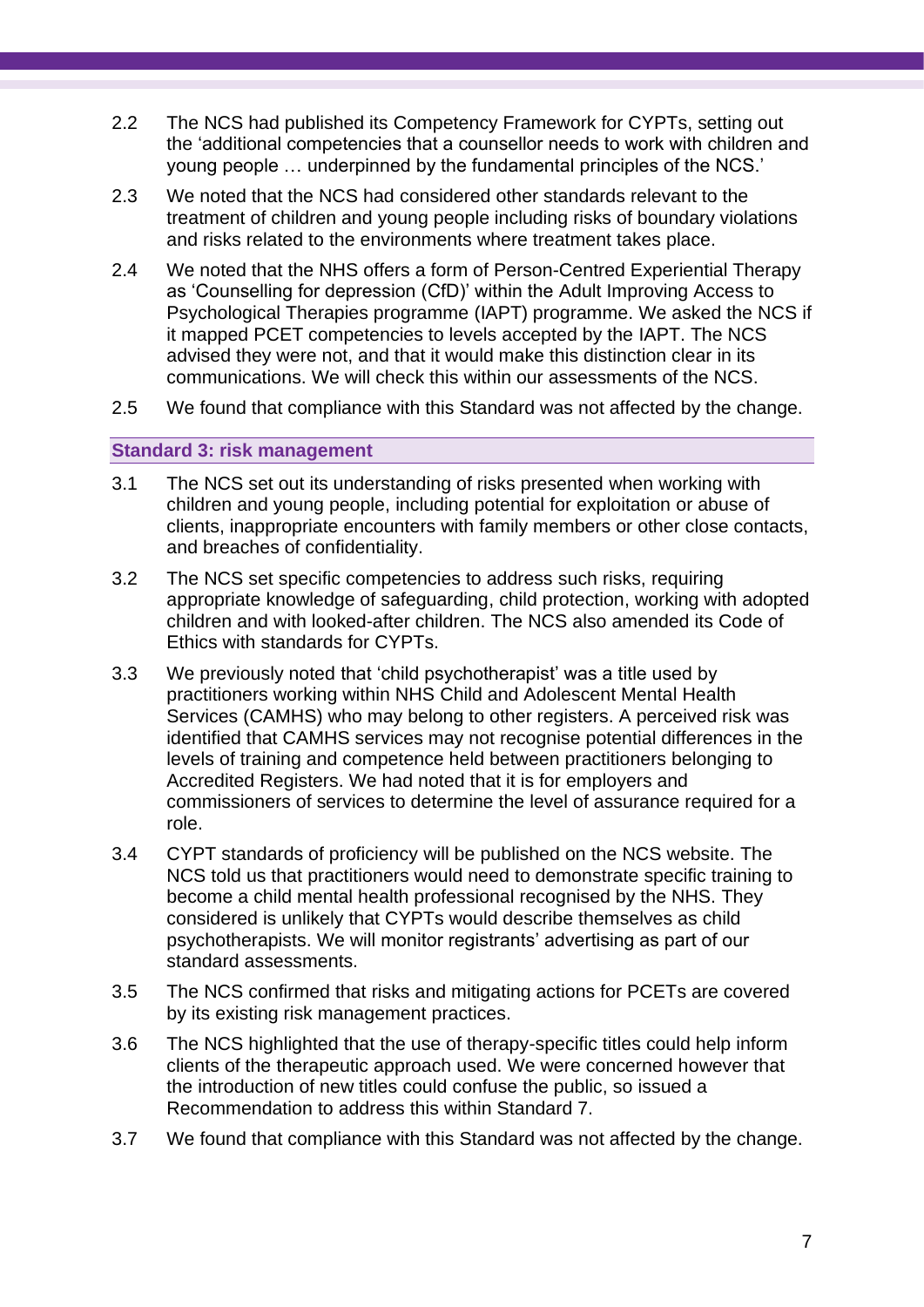**Standard 4: the organisation demonstrates that it has sufficient finance to enable it to fulfil its voluntary register functions effectively including setting standards, education, registration, complaints and removal from the register**

- 4.1 The NCS told us they would charge an administration fee for applicants applying for the new titles in addition to its annual registration fee.
- 4.2 We found that compliance with this Standard was not affected by the change.

**Standard 5: the organisation demonstrates that it has the capacity to inspire confidence in its ability to manage the register effectively**

- 5.1 The NCS formed subcommittees of its Professional Standards Committee (PSC) for the CYPT and PCET titles, chaired by subject experts.
- 5.2 We found that compliance with this Standard was not affected by the change.

**Standard 6: the organisation demonstrates that there is a defined knowledge base underpinning the health and social care occupations covered by its register or, alternatively, how it is actively developing one. The organisation makes the defined knowledge base or its development explicit to the public**

- 6.1 We noted that the NCS' Competency Framework demonstrated its knowledge base for therapeutic work with children and young people, including talking and non-verbal therapies. The framework referred to relevant sources including the NHS CAMHS [Core competences for work with children/young](https://www.ucl.ac.uk/pals/sites/pals/files/migrated-files/CAMHS_Complete_List_Competences_Children_and_Young_People.pdf)  [people.](https://www.ucl.ac.uk/pals/sites/pals/files/migrated-files/CAMHS_Complete_List_Competences_Children_and_Young_People.pdf)
- 6.2 The NCS highlighted the existing knowledge base for person-centred experiential psychotherapy. We noted that the NHS had recognised a derivative of this as 'one of the four non-Cognitive behavioural therapy (CBT) therapy modalities approved for use in IAPT'
- 6.3 The NCS told us that the CYPT and PCET knowledge bases would be communicated through dedicated areas on its register website, on social media, and in its member newsletters.
- 6.4 We found that compliance with this Standard was not affected by the change.

### **Standard 7: governance**

- 7.1 The NCS provided information about the CYPT and PCET subcommittees, chaired by subject experts. Their work would include assessment of nonstandard applications to the register, scrutiny of applications, policy development, and providing expert support.
- 7.2 We considered a concern raised through the Share Your Experience process that it was not clear who was responsible for setting and maintaining standards within the NCS. The NCS told us that dedicated areas of its website would be developed to communicate information about the new titles. We noted the information provided on the NCS' [Society Committees](https://nationalcounsellingsociety.org/about-us/governance/society-committees) webpage and would monitor communication regarding governance.
- 7.3 The NCS provided examples of how registrants would communicate their titles on its existing register, including title-specific logos. This would include information about the competencies and standards related to each title. They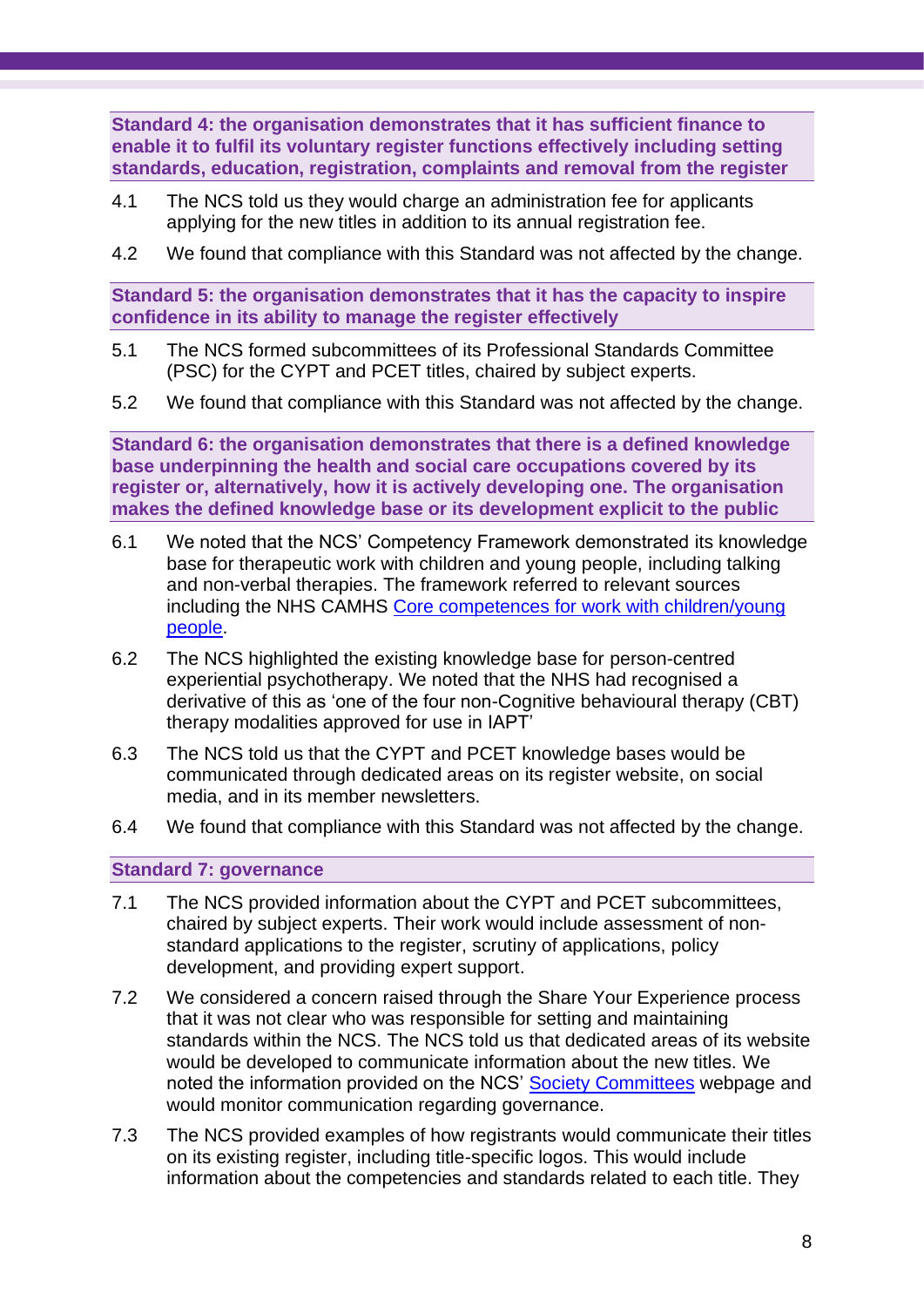told us this would be further improved following the launch of a new register website.

- 7.4 We considered whether the introduction of multiple separate titles could confuse rather than assist the public to make informed decisions. Having to access multiple registers to identify a registrant may, for example, make it harder for people to raise concerns. We issued a Recommendation for the NCS to review its guidance and communications to ensure that they assist the public and service users to easily search for individual practitioners and make informed decisions about its multiple registrant titles on its websites. (Recommendation One).
- 7.5 Another concern stated that the NCS did not appear to have engaged with relevant stakeholders when developing its new titles. The concern suggested that a lack of suitable engagement could compromise development of relevant standards for new roles. The NCS told us they had consulted with their membership when developing the titles.
- 7.6 We considered that in addition to members and practitioners, patients and other stakeholders have an important role in informing decisions. We considered this especially important when working with vulnerable groups such as children and young people.
- 7.7 We issued a Recommendation for the NCS to identify groups who have a clear interest in its policies and processes and ensure that there are mechanisms to consult and take account of their feedback (Recommendation Two). The NCS told us that they agreed with the Recommendation and would implement this in the new titles' first year of operation.
- 7.8 We found that compliance with this Standard was not affected by the change.

### **Standard 8: setting standards for registrants**

- 8.1 We noted that in addition to the Children and Young People Competence Framework, the NCS [Code of Ethical Practice](https://nationalcounsellingsociety.org/about-us/code-of-ethics) sets out requirements for the 'Treatment of Minors and Those Classified as Persons with Special Needs or Vulnerabilities'. This includes requirements for registrants to have appropriate Disclosure and Barring Service (DBS) certificates. The Codes highlighted the NCS' Safeguarding Policy.
- 8.2 The NCS had developed additional Good Practice Guidance for CYPTs, providing information about relevant legal frameworks as well as signposting to UK government guidance and other relevant bodies.
- 8.3 The NCS told us that following introduction of the CYPT title, practitioners on its original register would be able to advertise their work with children for a maximum of two years. Following this period, only CYPT registrants would be allowed to do so. Non-CYPT registrants who continued to work in those areas would not be able to refer to this as part of their registration with the NCS. This would not invalidate concerns raised against them with the NCS.
- 8.4 We found that compliance with this Standard was not affected by the change.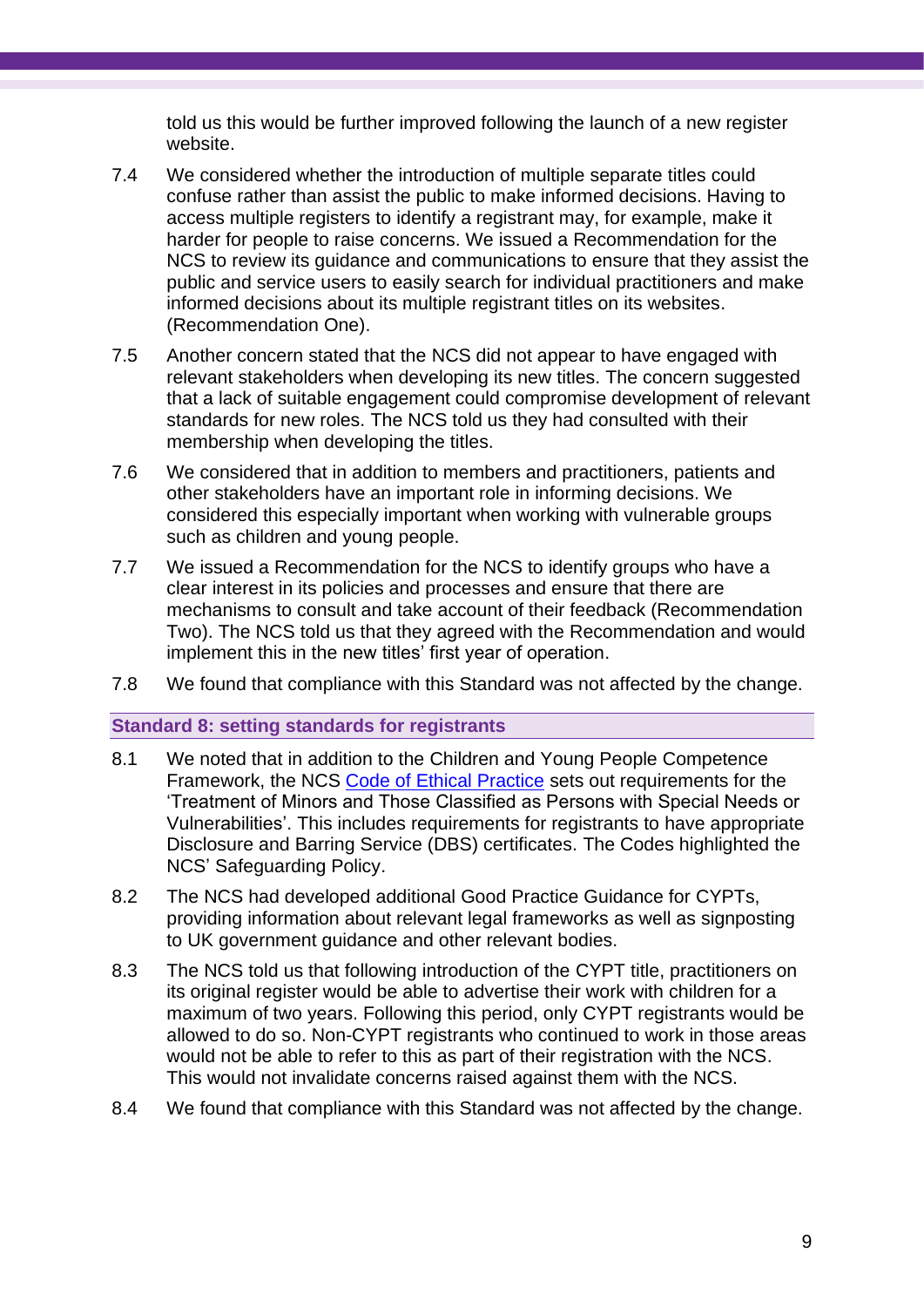### **Standard 9: education and training**

- 9.1 The NCS' present minimum registration requirements are counselling or psychotherapy qualifications at Ofqual Regulated Qualification Framework (RQF) Level 4 or equivalent. The NCS told us that after a two-year introductory period, it would require specialist qualifications for working with children and young people at RQF Level 5.
- 9.2 The NCS provided its updated Training Standards. We noted that competencies included stages of child development, the importance of arts and play, and working with trauma. CYPTs must also have specific competencies related to safeguarding, the legal implications of working with children and young people, making referrals, and liaising with parents and carers.
- 9.3 The NCS developed additional competencies for PCETs however the qualification requirement would remain at the Level 4 minimum.
- 9.4 We were not sure how existing NCS registrants gaining the CYPT and PCET titles would be assessed as meeting the required standards. The NCS told us that registrants would have a time-limited period to demonstrate they hold the relevant competencies, and that applications would be assessed by its expertsubcommittees.
- 9.5 We noted that NCS did not appear to have a documented process for assessing such applications and issued the following Recommendation: The NCS is to develop objective criteria and processes for assessment of previously unseen qualifications, portfolios or other subjective evidence, presented for admission to the register, to assure its assessments are fair, consistent and effective. (Recommendation Three). The NCS told us they agreed with the Recommendation and would implement this within a year of implementing the new titles.
- 9.6 The NCS set out how training standards for CYPTs and PCETs would be communicated on its website. We will monitor how the standards are communicated on the NCS' updated website in due course.
- 9.7 We found that compliance with this Standard was not affected by the change.

**Standard 10: management of the register** 

- 10.1 The NCS set out how the CYPT and PCET titles would be accessible from its main online register. Title-specific logos would be visible on registrants' individual website profiles. We will check accessibility of the new titles on the registers as these are updated.
- 10.2 We found that compliance with this Standard was not affected by the change.

**Standard 11: complaints and concerns handling** 

- <span id="page-9-0"></span>11.1 CYPT and PCET registrants will be subject to the same disciplinary processes as other NCS registrants.
- 11.2 We found that compliance with this Standard was not affected by the change.